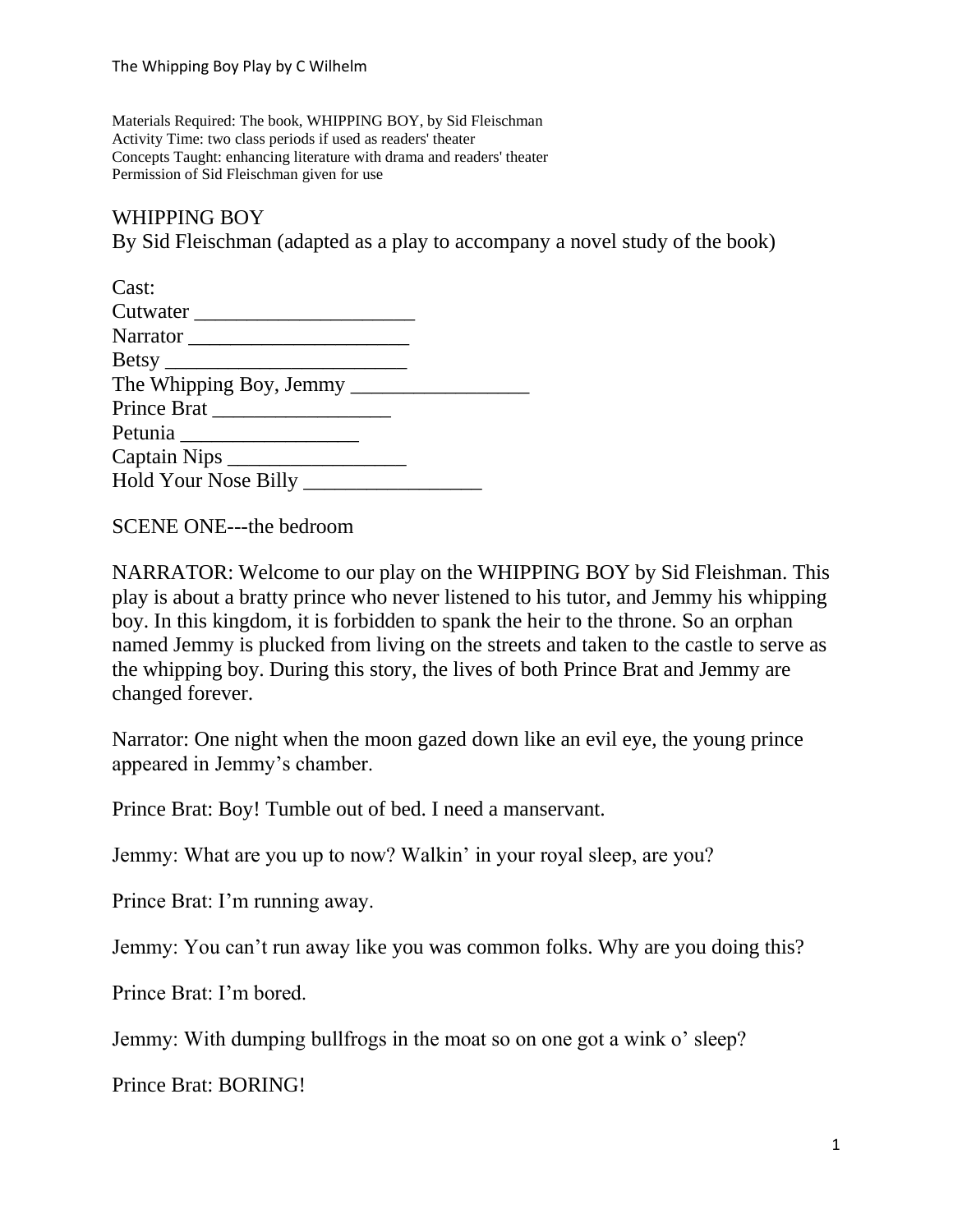Jemmy: And didn't you laugh fit to kill when the knight slipped off their horses and clattered to the ground? You'd hog greased the saddled.

Prince Brat: Boring.

Jemmy: And don't you get me thrashed so that this hide o' mine feels like the devil run me over with spikes in his shoes?

Prince Brat: Let's be off!

Narrator: Jemmy thought, "Why me? Can't you find a friend to run off with. But nonot you, Prince Brat. You've got no friends." Which was true. Prince Brat had no friends, so had to take his own whipping boy.

Jemmy: It's night out!

Prince Brat: The best time!

Jemmy: But ain't you afraid of the dark? Everyone knows that. You won't even sleep without a lit candle.

Prince Brat: Come on.

Jemmy: The king'll have a fit!

Prince Brat: Positively.

Jemmy: He'll hunt us down. You'll get off light as a feather, but I'll be lucky if they don't whip me to the bone. More likely, I'll be hung from the gallows.

Prince Brat: Carry the basket, Jemmy-From-The-Streets, and follow me!

Scene Two, Outdoors & the Paper Horse

Narrator: The moon lit their way like a lantern. But by morning, they were hopelessly lost on the horse they were riding. They were lost in a fog. That's when they ran into Cutwater and Hold Your Nose Billy.

(Cutwater and Billy, grab Prince Brat and Jemmy lightly from behind, acting mean)

Prince Brat: Who's there? Let go! Take your hands off me!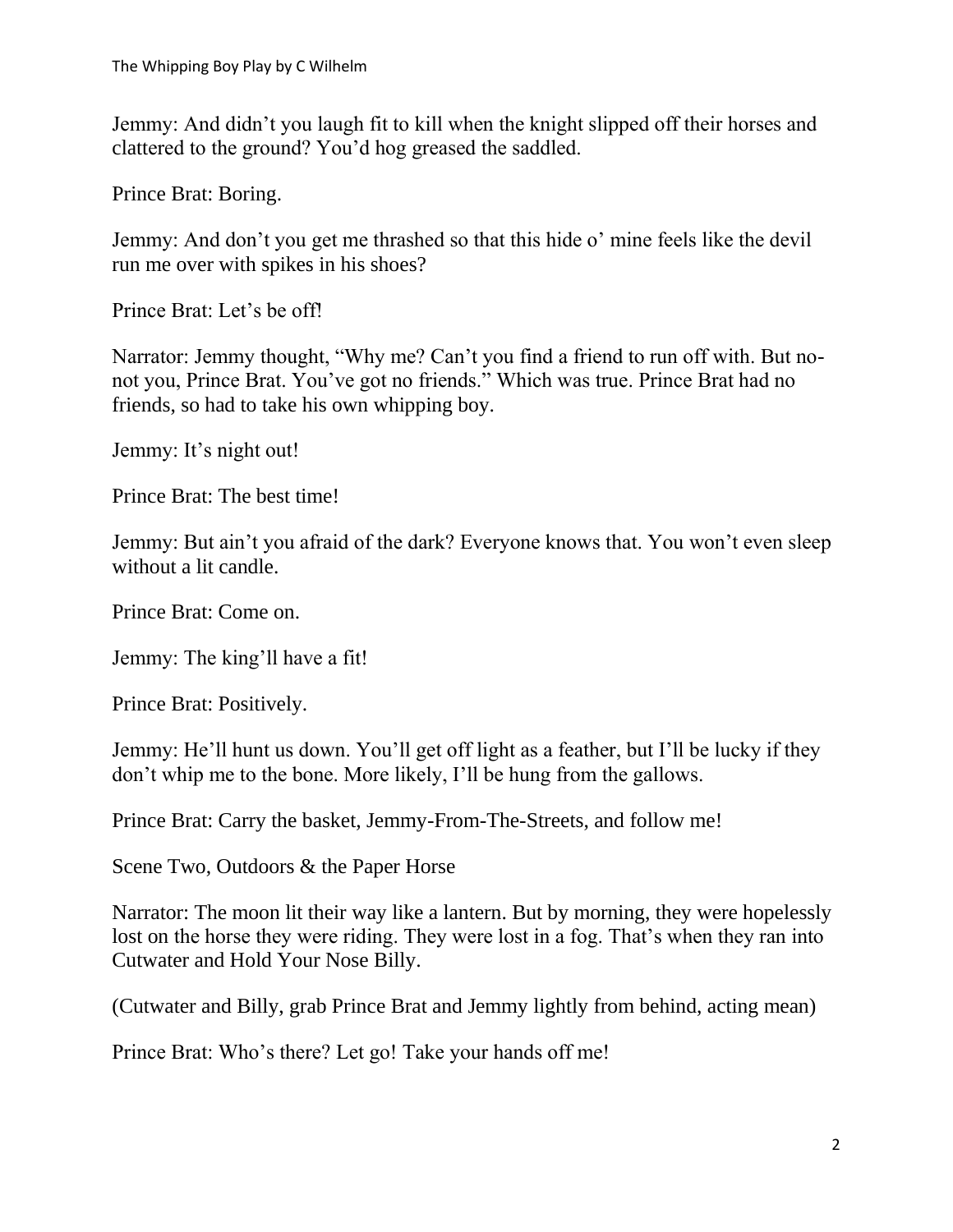Hold Your Nose Billy: Well, what have we got here? A noisy brat on a fine beast of a horse.

Cutwater: I got another, Billy! Not much of a catch, two sparrows.

Hold Your Nose Billy: But ain't they trimmed up in fancy rags, Cutwater!

Cutwater: Ain't they?

Hold Your Nose Billy: Got any gold in your pockets, lads?

Prince Brat: No business of yours!

Hold Your Nose Billy: Ah, but so help me, it is my business. Don't you know who I am?

Prince Brat: A clod and a ruffian.

Hold Your Nose Billy: Worse than that! Ain't you never hears of Hold Your Nose Billy?

Cutwater: Famous he is, put to song is Billy.

Jemmy: The highwayman, are you?

Hold Your Nose Billy: The same?

Jemmy: A murderer?

Hold Your Nose Billy: Only in the line of duty. So you won't mind if we take your horse and empty your pockets?

Jemmy: Not a copper between us.

Cutwater: What's in the basket?

Prince Brat: Hands off, villain! Don't you know who I am?

(Jemmy elbows Prince Brat to stop talking)

Prince Brat: Bow to your prince!

Cutwater: Bow to what?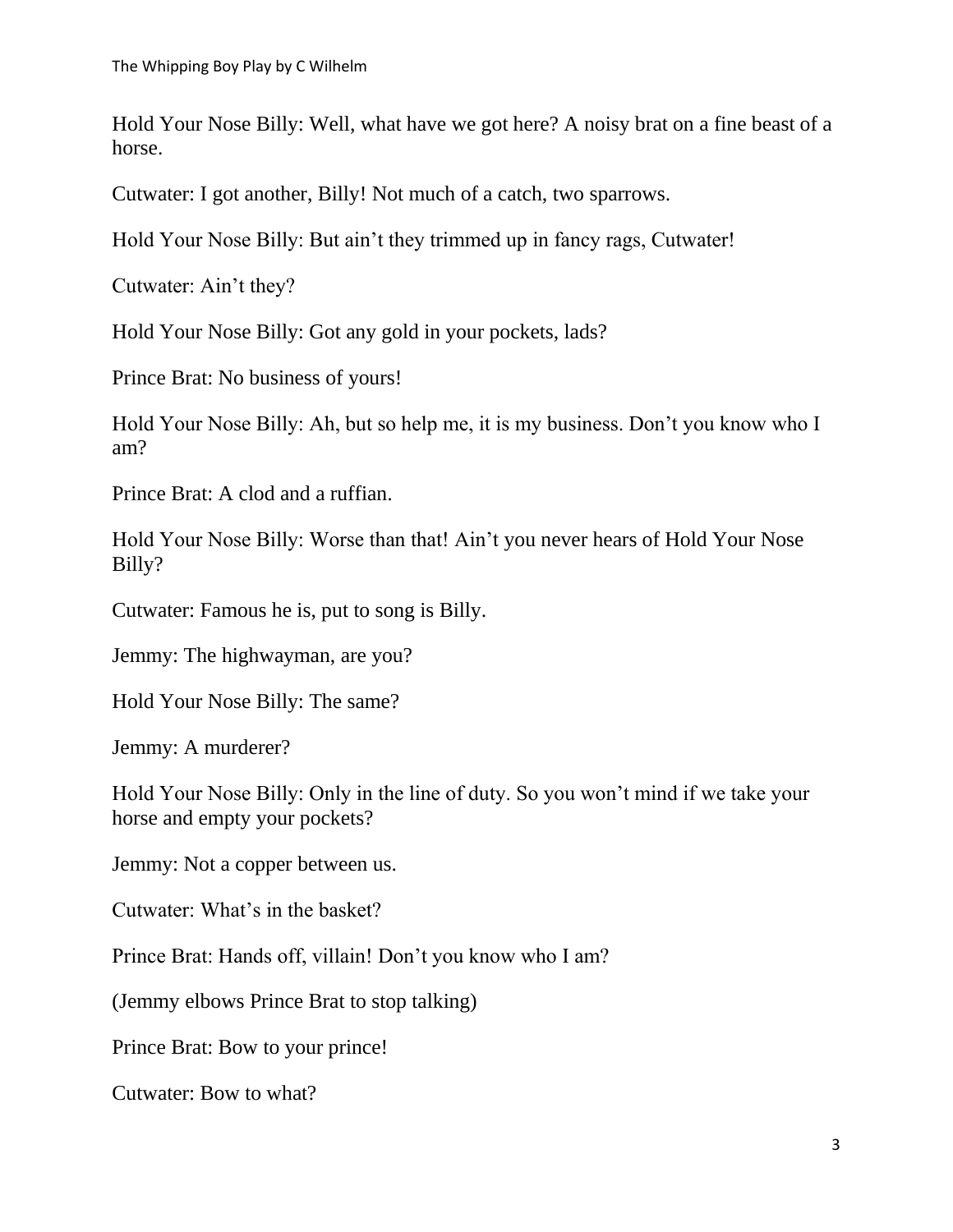The Whipping Boy Play by C Wilhelm

Prince Brat: I am Prince Horace.

Cutwater: And, I'm the Grand Turnip of China!

Prince Brat: Dim-witted villains! I command you to turn us loose. Or, Papa will hang you both.

Narrator: Jemmy was thinking, "Hold your trap, Prince Brat, don't you have a thimbleful of brains?"

Jemmy: Me friend's muddle-headed. His pa is nothing but a rat-catcher. But don't he put on airs, though.

Hold Your Nose Billy: Got enough lip for two sets of teeth. Cutwater, take the lantern and fetch the horse.

Cutwater: What do you recon's in the basket, Billy?

Hold Your Nose Billy: Plenty of time to find out.

Hold Your Nose Billy: (hold Jemmy by the ear and pull him away from the center of the set) Stir your legs. Walk! And don't let me catch you on our turf again. Do I make myself clear?

Jemmy: Clear as glass! If you'd be kind enough to point us toward the river, I'd be ever so much obliged.

Cutwater: Billy! They ain't just common sparrows. Have a look at this saddle.

Hold Your Nose Billy: (looks closely at saddle) Skin me alive! That's the king's own crest.

Jemmy: We stole it, horse and saddle!

Prince Brat: Bosh. Didn't I tell you who I was? Bow low, you fools, and be off.

Hold Your Nose Billy: Cutwater, what do you reckon a genuine prince on the hoof is worth?

Cutwater: His weight in gold at least, Billy.

Narrator: That was when Jemmy and Prince Brat were kidnapped and held for ransom. Cutwater and Billy found the excellent meal the Prince had taken for running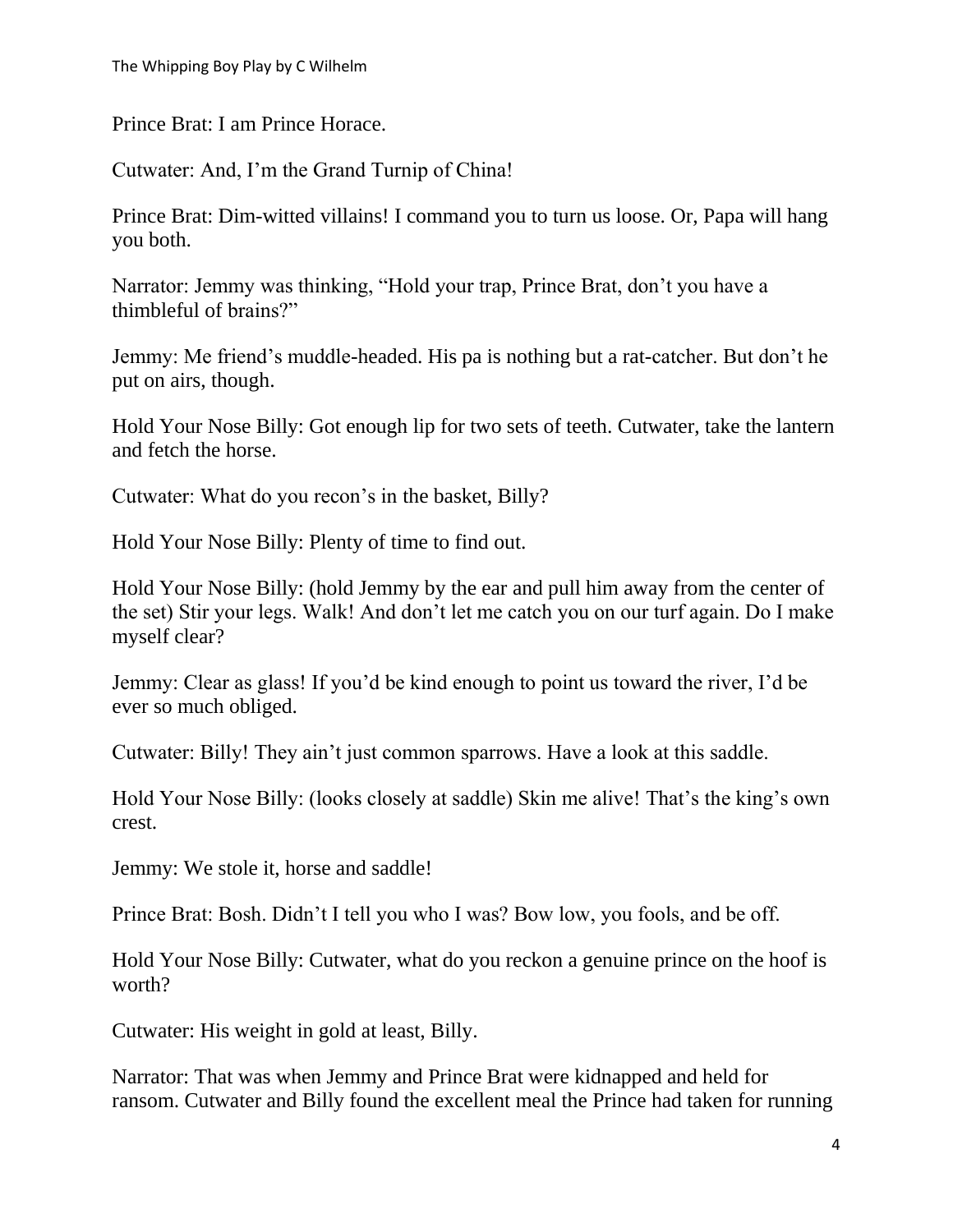away, complete with a China plate, a silver spoon and a silver knife. They even found the Prince's golden crown.

Prince Brat: That's mine!

Hold Your Nose Billy: Was yours! (Billy puts one the crown)

Cutwater: Prince Hold Your Nose Billy! We're dog rich!

Hold Your Nose Billy: (grabs the Prince) Fifty five pounds, by my reckoning! We'll write the king a command, Cutwater. Fifty five pounds of gold in trade for his royal tadpole.

Scene Three: In the shack of Billy and Cutwater

Prince Brat: I'm hungry! I'll have a veal pie.

Hold Your Nose Billy: (ignores the Prince) There's ink for you, Prince. Take the hawk's feather and scratch out our message.

Prince Brat: I don't take orders from curs and villains.

Hold Your Nose Billy: Think of your pa. He'll be ever so much obliged to know you're safe and hearty.

Prince Brat: I told you, I'm hungry!

Hold Your Nose Billy: You won't eat a bean until you do us the document.

Prince Brat: But, I can't write!

Cutwater: And crows can't fly! You're a prince! Don't think you can pull the wool over our eyes. Hop to it!

Prince Brat: But I can't so much as scratch my own name.

Jemmy: Give me the hawk's quill. I'll write the words. Prince Brat: That's right, my whipping boy knows the letters. Fall to, Jemmy-Fromthe-Streets.

Hold Your Nose Billy: Hold on. This ignorant whipping boy knows his letters, and the royal prince can't sign his own name. Something's amiss here.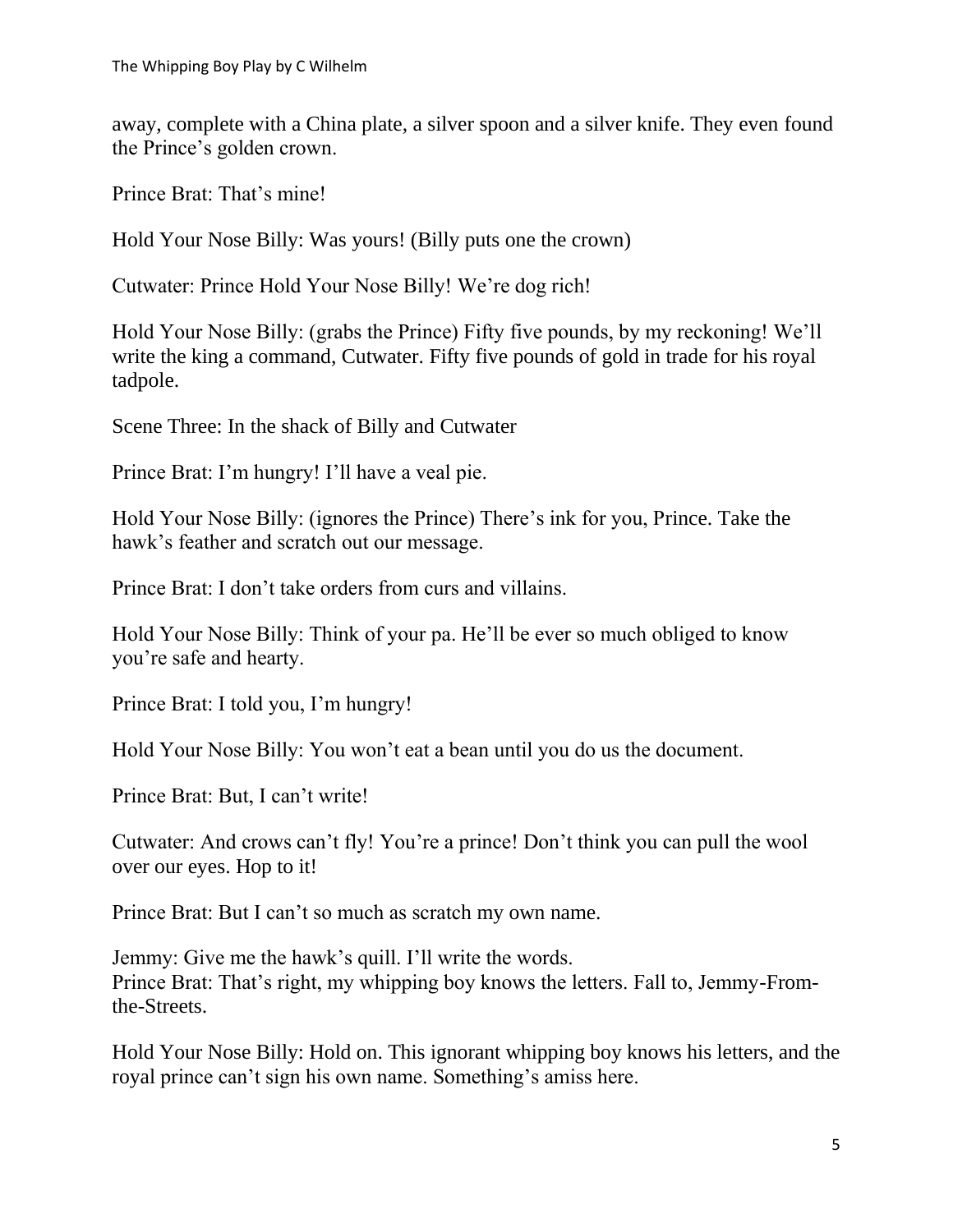Cutwater: What are you thinking, Billy?

Hold Your Nose Billy: I'm thinking these lads have mixed themselves up to flummox us.

Jemmy: Nonsense! I'm a mere whipping boy.

Hold Your Nose Billy: You take us for bedrock numskulls. Certain as eggs is eggs, you're the prince. Then genuine, straight-up-and-down Royal Highness!

Prince Brat: That ratty street orphan? That lowborn!

Jemmy: Silence! Can't you see the game is up? They're on to us. Hold your tongue!

Prince Brat: But I'm high Royal Highness!

Narrator: Prince Brat could not see the plan being formed by Jemmy.

Jemmy: Save your breath! Stop giving yourself airs, you witless servant boy!

Prince Brat: Servant boy! Don't you dare address me like that.

Hold Your Nose Billy: Bag your head! Give him a kick, Cutwater, if we hear another peep out of him.

Jemmy: Hand me a hawk's feather. I'll write my papa, the king.

Narrator: The Prince was sorry he hadn't learned to read and write. He would do so the first chance he had when he was returned to the castle. He didn't get it when Jemmy suggested that the "whipping boy" (really the prince) be the one to take the note to the castle, with his crown. But the prince refused when the two cutthroats agreed to the plan, which would have freed him.

Betsy & Hot-Potato Man Scene 4 (outside in forest)

Al: Jemmy and Prince Brat finally got free from Cutwater and Billy, and began walking. Jemmy wishes to be free of the Prince, and the Prince is having the best time of his life and does not want to return to the castle. Cutwater and Billy were not far behind, however, still looking for them.

(Jemmy and Prince Brat, walking like they are on a very long walk)

Jemmy: Lay off! Go your own way!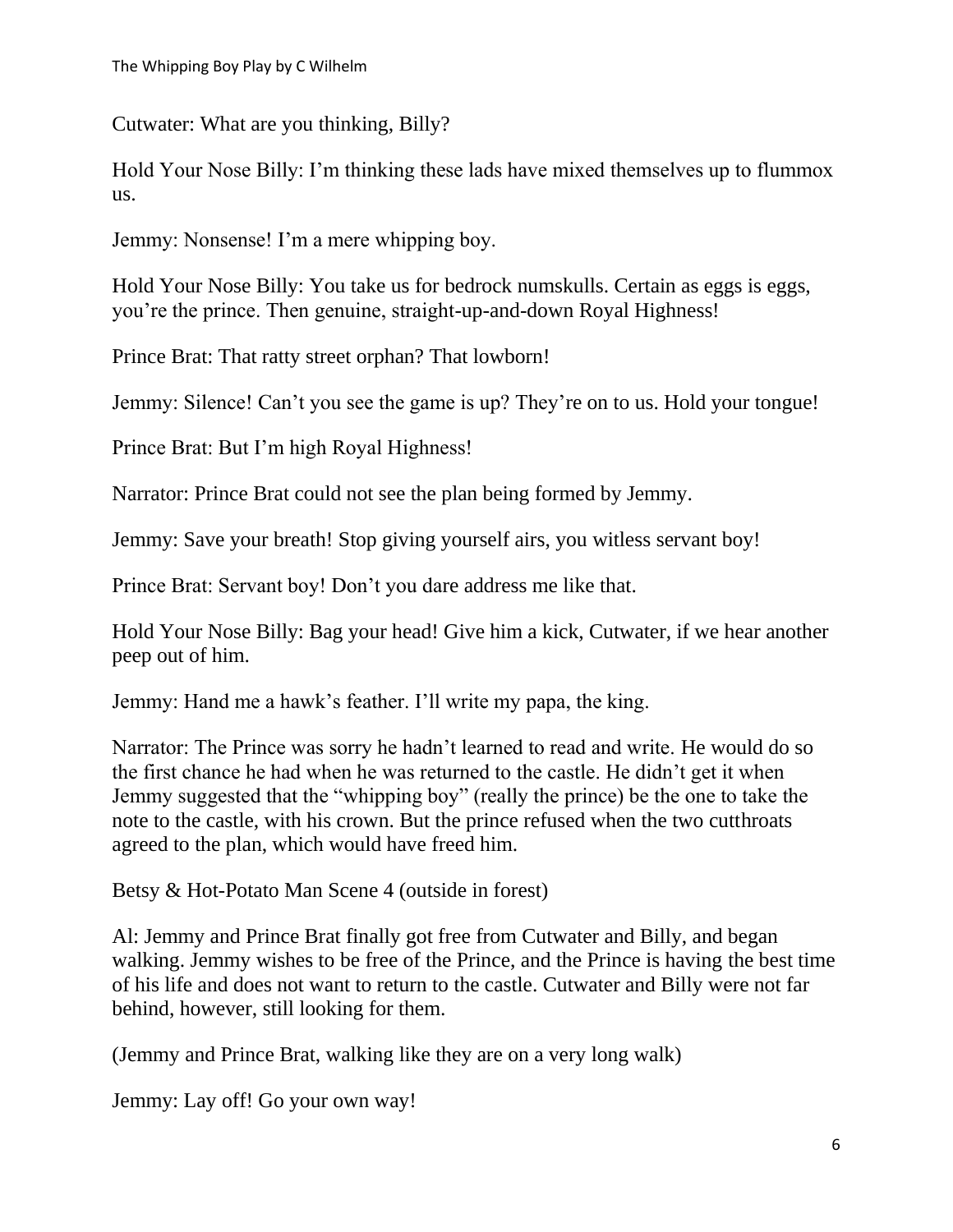Prince: This way suits me.

Jemmy: Well, don't follow me, I've no idea where I'm going.

Prince: (whispers) Hear that?

Betsy: Tunia! Pet-Pet-Petunia! (holding rope and jar of honey) Pet-Pet-Petunia! Come here, darlin'! Come to Betsy:

Betsy: (hears Prince and Jemmy) Petunia! Smell the honey? Come feast yourself, Pet!

Jemmy: Miss?

Betsy: My eyes! Who are you?

Jemmy: Lost. Would you know which way to the river?

Betsy: Course I do. Ain't we headin' for the fair, me and Petunia? Have you seen him?

Jemmy: Petunia?

Betsy: Got loose, he did. My dancing bear. World Famous!

Jemmy: Scared me out of my skin, back there.

(Betsy goes towards where Jemmy points)

Jemmy: Hey! Where's the river?

Betsy: Where it's always been, due south!

Jemmy: Which way is south?

Betsy: Straight on! (points)

Jemmy: You certain?

Betsy: Certain I'm certain. Didn't Pa always say I had a head like a compass?

(Betsy leaves, looking for Petunia)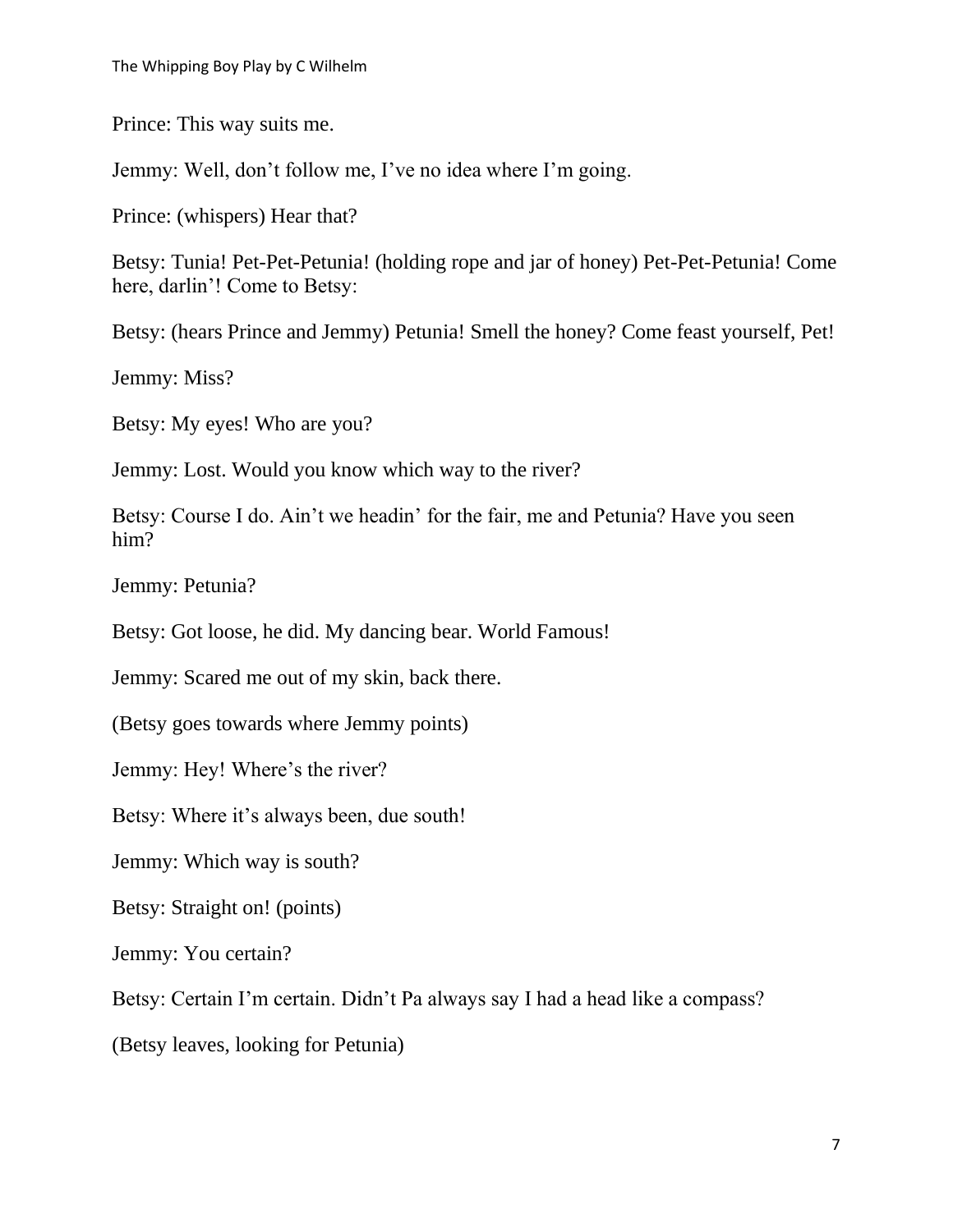Scene Five, Outdoors, continued Jemmy: Soon as I can, I aim to give you the slip. You'll be on your own.

Prince: (look at Jemmy, look down, say nothing)

Jemmy: You can fend for your own self, can't you?

Prince: Of course I can! I don't need flocks of servants to fetch and carry for me.

Jemmy: It's settled, then.

Prince: Settled! Skip off anytime you like.

(Jemmy pick up cardboard; pounce on it)

Prince: That's trash. What are you doing?

Jemmy: Mudlarking.

Prince: What?

Jemmy: I've got to eat, don't I? If I can collect enough driftwood, I can see it as firewood.

(more walking action)

Jemmy: It's not my worry.

Prince: What isn't?

Jemmy: You, that's what. If you get hungry enough, you'll scramble back to the castle.

Prince: (pick up cardboard) Is this worth anything?

Jemmy: Yes.

(both pick up more pieces of cardboard)

Jemmy: Look at this cage! With this, I can catch rats.

(Jemmy and Prince act like they year something when the whip sounds)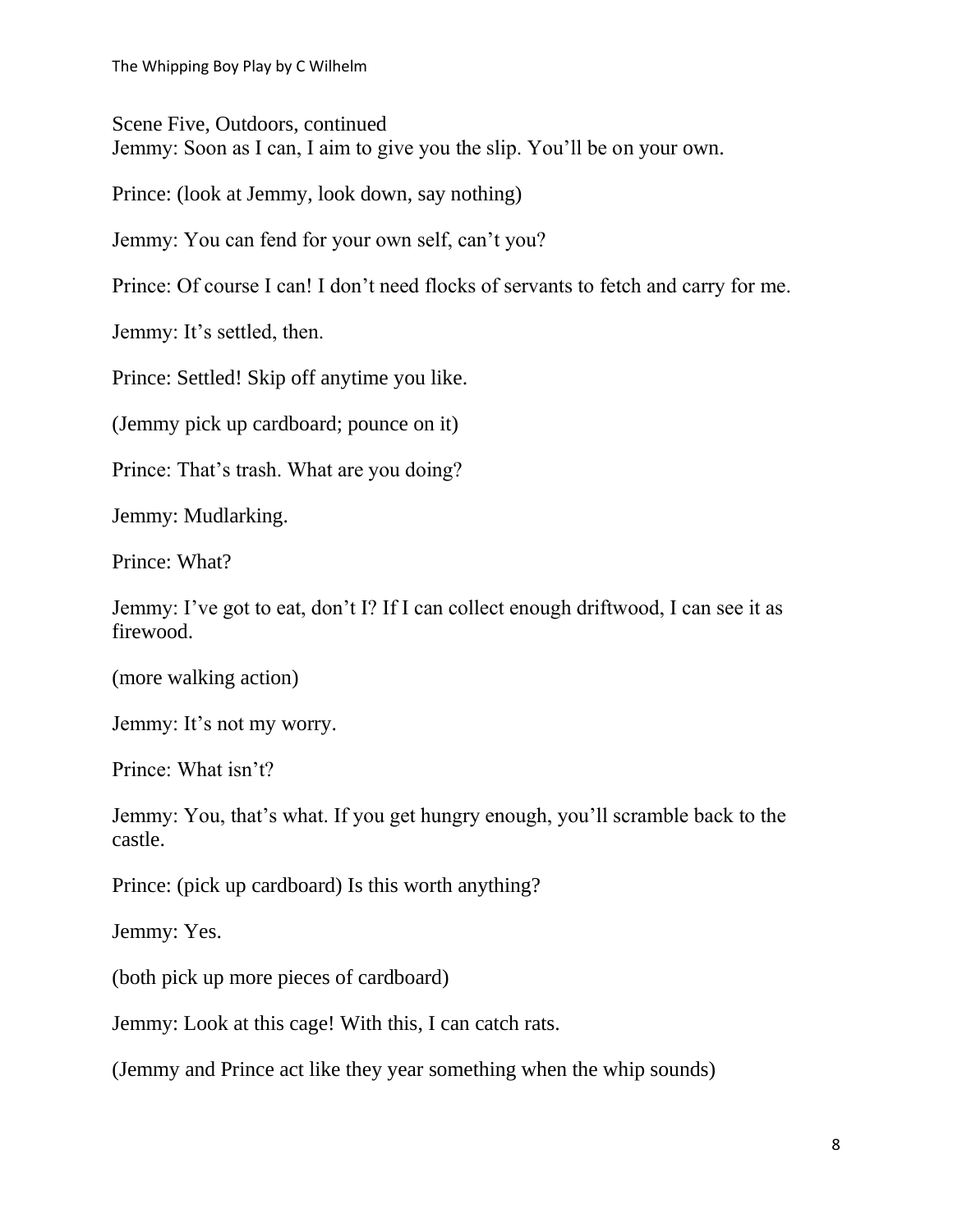Jemmy: Look at the hot potato man's wagon!

Captain Nips: Pull, gents! Be good lads. It's me own fault, not leadin' you around this bog. Me eyesight ain't what it was, is it, old tars?

Jemmy: Sir? Would you take on a passenger? Here, let me set these barrel staves under the wheels to help you go.

Captain Nips: Don't mind if I do, I'm late for the fair as it is.

(Prince, sit on floor and watch what is going on, make no move like you can get on the wagon.)

Jemmy: You must be carrying a heavy load. Try again, Cap'n!

Captain Nips: Hop in, lad.

(Wagon rolls on and Jemmy looks back at the Prince who is sad and left behind.)

Jemmy: Stop, Cap'n! We left me friend behind. (Wave Prince to join the wagon. Prince smiles, but only a second. Everyone act scared as now Cutwater and Billy are holding guns to all!)

Cutwater: Stand and deliver!

Jemmy: Remember, it's me they're after, not you. Tell 'em we split up. Tell 'em I swam the river.

Cutwater and Billy: Stand and deliver, I said.

Captain Nips: And I heard you. Deliver what? Potatoes? Scurvy rascals? Help yourselves.

Billy: Hang your potatoes! Deliver us some information and you can be off. We're after two runaway apprentices.

Captain Nips: Apprentice highwaymen?

Cutwater: Our affair. Girl with a bear said she saw 'em streakin' for the river. You carrying passengers?

Cutwater: Gone one! The whipping boy, it is! Where's your master, eh?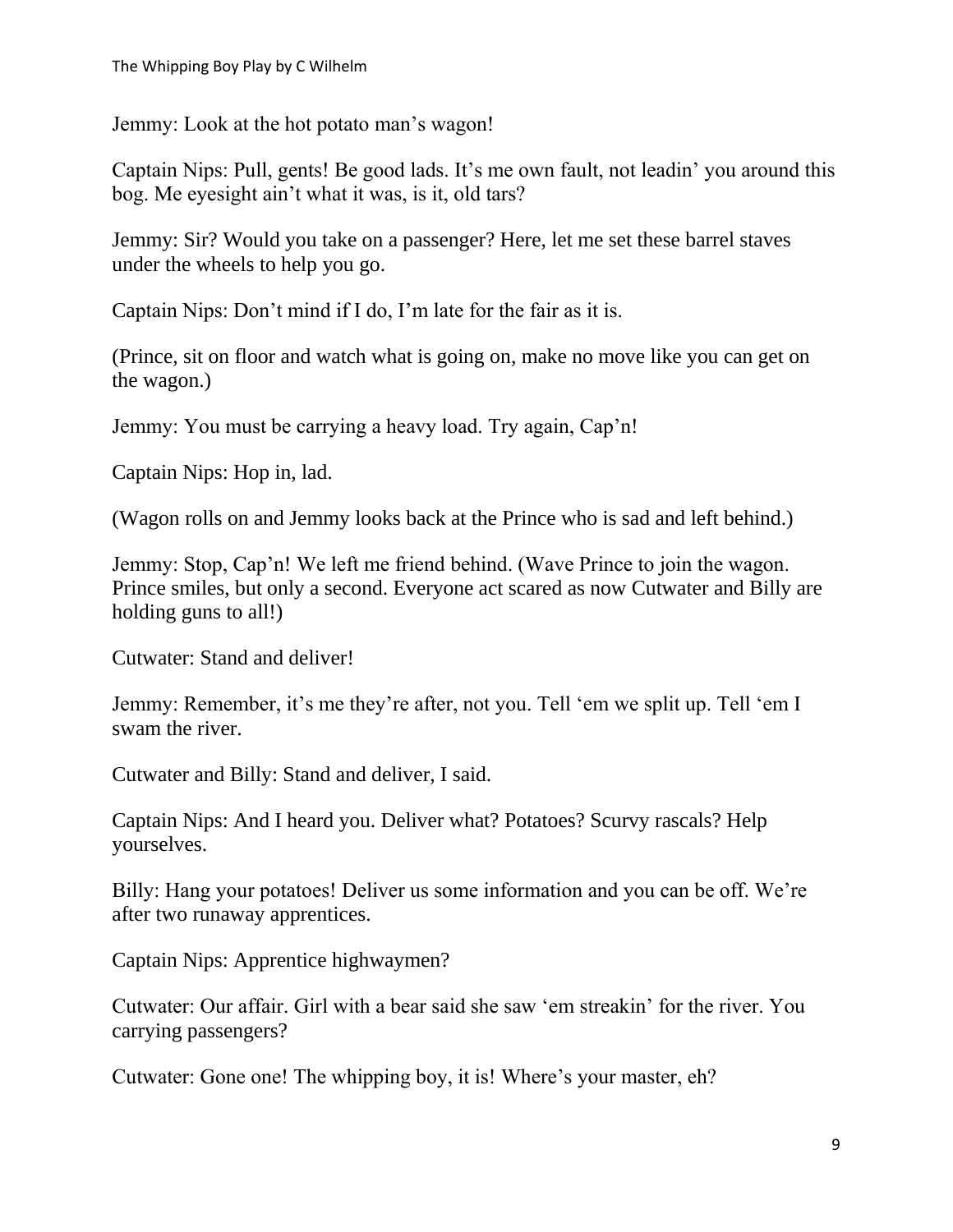Prince: Swam the river.

Billy: Swimmed the river! Faw! He'd need scales and fins. (Billy looks, finds Jemmy, and grabs him.)

Billy: Here's the potato we're after!

Captain Nips: Good bye!

Billy: Tricked me, did you? Flummoxed me with your fancy quill-scratchin'!

Jemmy: Sir?

Billy: A gold sack or two would have satisfied me and Cutwater. But you were so greedy!

Jemmy: You've got it all wrong. I swear it!

Billy: Aye, enough plunder to burden us directly to the gallows, eh? Well, here's a whipping you won't never forget.

Cutwater: Here's the whipping boy. You said it'll go powerful worse for us if we thrash the prince himself. Go to it.

Jemmy: Lay down the whip. Don't you have an ounce of sense between you!

Billy: Nobody tricks me and gets away with it. (Pretend to whip the prince.)

Narrator: Jemmy held his breath. He knew what it felt like. He saw that Prince Brat had set his jaws, just as he used to do.

Cutwater: Harder! You didn't raise a peep out of him.

Billy: (pretend to whip harder)

Cutwater: He must have a hide like an elephant. He don't feel a thing.

Billy: He'll feel this!

Jemmy: Bawl out! Holler and cry out! I won't tell anyone!

Betsy: Ruffian! What are you doing to that poor boy?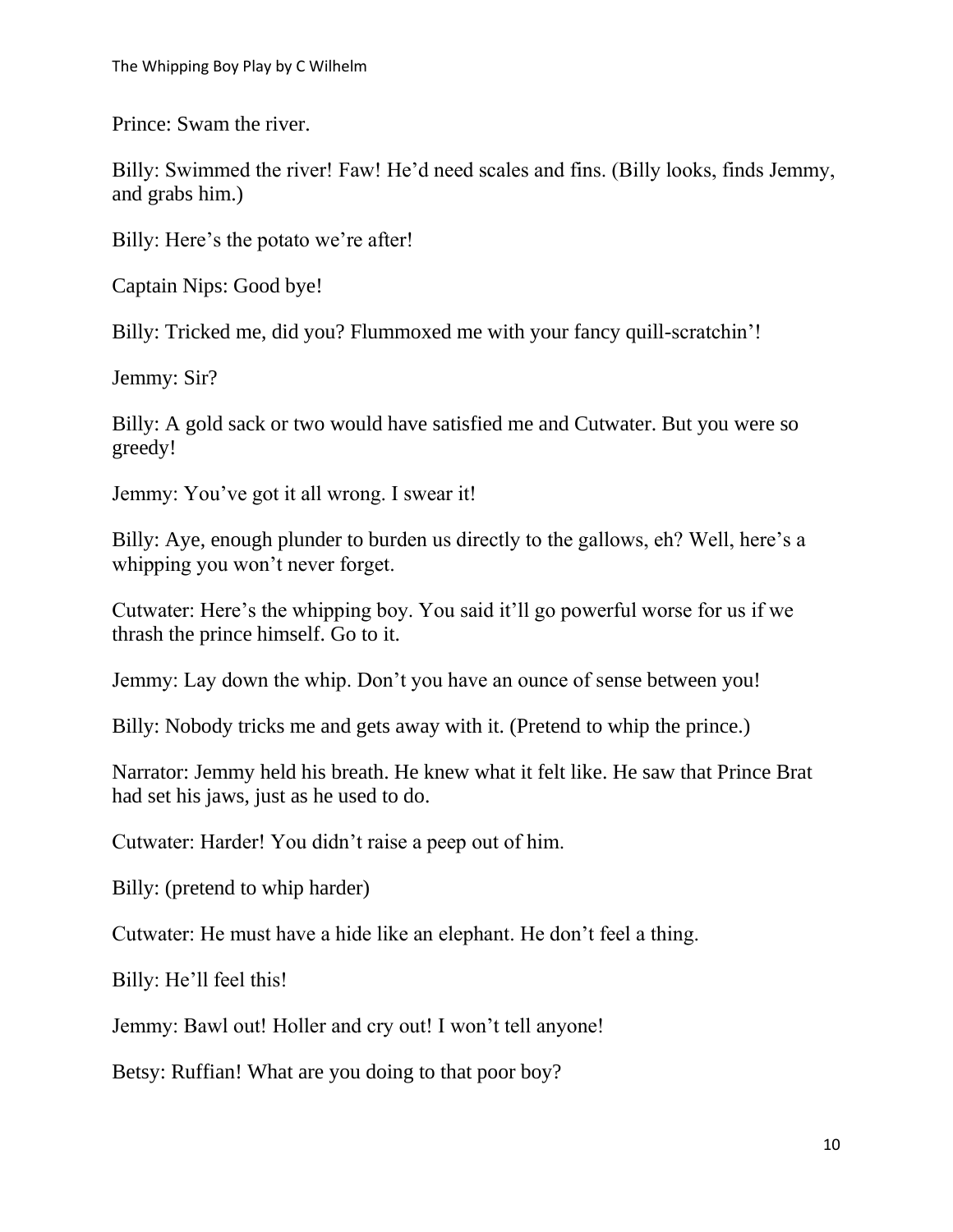Cutwater: No business of yours!

Betsy: Stop it! Sick 'em, Petunia, go get 'em!

(The bear scares Cutwater and Billy, and they run away.)

Betsy: Good boy, Petunia! That'll do, darlin'. The lowdown bullies! Laying stripes on a boy's back.

Prince: Rein in your beast.

Betsy: Oh, don't be afraid of Petunia. Gentle as a kittle, he is. Here, let me tend to your poor hide.

Prince: No.

Betsy: Give us a look.

Prince: Thank you, no.

Betsy: Lumme! Ain't you the brave one! Must sting something dreadful.

Jemmy: Steady on your legs?

Prince: Steady.

Jemmy: Let's be on our way. They're sure to be back after us.

Betsy: Not if you travel with me, me and Petunia.

Narrator: So the boys traveled with Petunia. They had more adventures. Later, they have to travel through sewers again to outrun Billy and Cutwater, who have realized they whipped the real Prince. Bats got Cutwater and Billy in the sewer, though. The King had a price on Jemmy head, but when the boys finally returned to the castle, the King thanked Jemmy.

King: One more thing! If you every fun away again, take me with you!

Narrator: In the days that followed, ballad sellers began to cry out new and final verses to the notorious life of Hold-Your-Nose-Billy and his partner, Cutwater. An old rat-catcher had seen them flee from the sewer. And he'd seen them stow away aboard a ship raising its sails for a long voyage. It was a convict ship bound for a speck of an island in distant waters. A convict island.